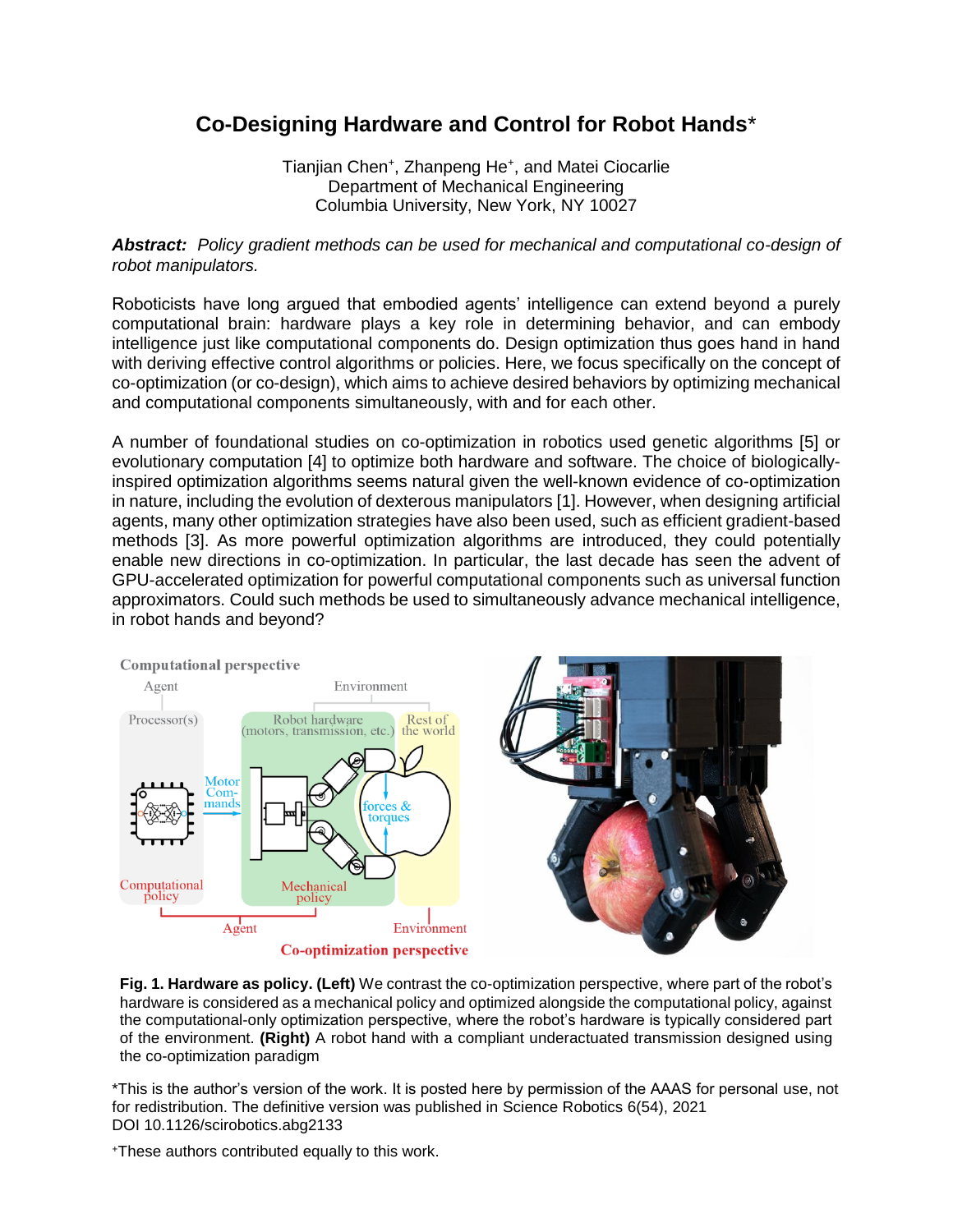New computational results have only strengthened the evidence favoring co-design, by showing that end-to-end optimization often outperforms sequential alternatives. We now know that filters for low-level feature detection in images work best when optimized end-to-end based on performance on the desired task, which could range from image classification to autonomous game play [2]. Through this lens, mechanical / computational co-design in robotics is simply endto-end optimization taken to its logical conclusion. Aligned with such renewed incentives, we bring attention to three developments, none of them motivated primarily by co-optimization, but all bearing notable promise in this direction:

**1. Continued progress in rigid- and soft-body dynamics simulators.** Co-optimization in robotics can rarely afford to wait for the physical prototyping of each hardware iteration, thus simulation has always been central to the effort. Over the past five years, multi-purpose physics engines (such as MuJoCo or Bullet) able to handle complex kinematic chains and transient frictional contact, have finally become general and robust enough to be considered commodities. Concurrently, general access to cloud computing has lowered the computational cost barrier to widespread use of large-scale simulation.

**2. Sim-to-real transfer via domain randomization.** Building accurate simulators is still an active and compelling research problem. However, domain randomization has emerged as a complementary approach: by introducing variation in the behavior of an imperfect simulator, we can obtain a policy or controller that is general enough to discount simulation inaccuracies and thus transfer to the real world. Domain randomization inherently requires optimization algorithms that can formally reason about the large ensuing variance in the behavior of the agent, which is particularly difficult because the simulated agent itself can rarely be given access to observe the parameters of the simulation.

**3. Advances in policy optimization for complex motor skills.** The last half decade has seen impressive advances in the optimization of the software side of a motor ability. Although examples also include new results in evolutionary algorithms or optimal control, we focus here specifically on policies optimized through deep reinforcement learning, using models and stochastic algorithms that are inherently able to consider different outcomes from similar observations (due to partially observable states). As a result, these algorithms are a natural match for domain randomization, allowing the physical realization of complex motor skills trained in simulation.

These developments all point to new opportunities for mechanical/computational co-optimization. We have better simulation tools, better methods for transferring simulation results to real robots, and better methods to derive controllers or policies for complex motor skills. Indeed, recent years have seen many promising new results. Reinforcement Learning algorithms have optimized both design parameters and policies for simulated robots performing difficult motor skills [7,8,9]. Bayesian Optimization has also been used to similar effect [6]. Looking beyond simulation, studies are also explicitly considering the fact that a number of real physical hardware iterations might still be expected when doing simulated co-optimization [6,9].

In our own recent work [10], we notice that *hardware components can be deeply similar to policies*. A computational policy takes as input sensor observations, processes them (e.g. through a deep neural network) and outputs actions as motor commands. Hardware takes the problem from here: it accepts motor commands as input and processes them through the robot's body to finally output actions such as forces acting on the world. The behavior of a computational policy is governed by tunable parameters (e.g. weights and biases), much like hardware behavior is determined by tunable design parameters.